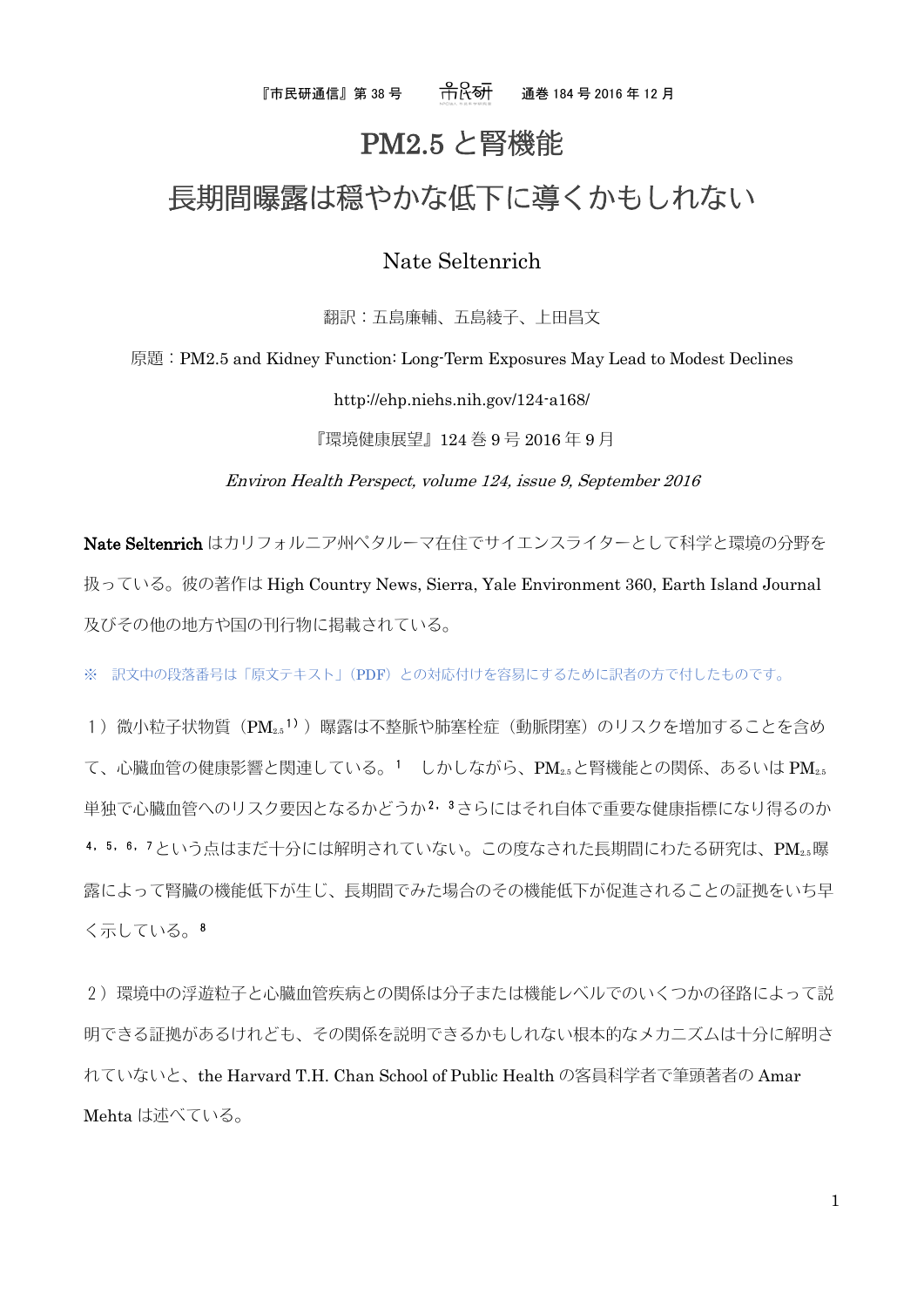#### 『市民研通信』第 38 号 一 〇 〇 〇 通巻 184 号 2016 年 12 月



© Albrecht Weißer/Getty Images

3)この研究ではより高齢の男性を対象としているが、それらの男性にみられる腎機能の低下がみられ たからといって恐らくそれで健康な腎臓が損なわれてしまうということはないであろう。しかしなが ら、腎機能の低下によって高齢者が心臓血管への影響を受けやすくなるであろう。

4)研究チームはボストンにある Department of Veterans Affairs Normative Aging Study に登録され ている平均年齢 73.5 才の主に 669 人の白人男性に対して PM2.5の曝露と腎機能を比較した。9 2000 年 から 2011 年にかけて 4 回に及ぶ健康診断で、各参加者は血清クレアチン濃度が測定され、腎機能の測 定値として eGFR (推算糸球体沪過値)が計算された。研究者たちはそれぞれの参加者を訪れる前に一 年間にわたって、その人の住所と高分解能の衛星データに基づいて PM2.5曝露量を見積もった。

 $5)$ 参加者の一年間平均 PM<sub>2.5</sub> 曝露レベルはおおよそ 7.5 から 12.5 µg/m<sup>3</sup>であった。比較する際に、国 家環境大気質基準 (National Ambient Air Quality)の年間基準値は「(その年を含む)3年間の平均 が 12 µg/m3を下回ること」である。10 この基準値は高齢者を含むすべての人々を守るために立案され ているものである。この調査の参加者の結果から、著者らは「ある人が PM<sub>2.5</sub> をある年に 2.1-µg/m<sup>3</sup> だ け多く曝露すると、そのことによってその人に 2 年後にみられる eGFR の低下と関連がある」と推定し た。8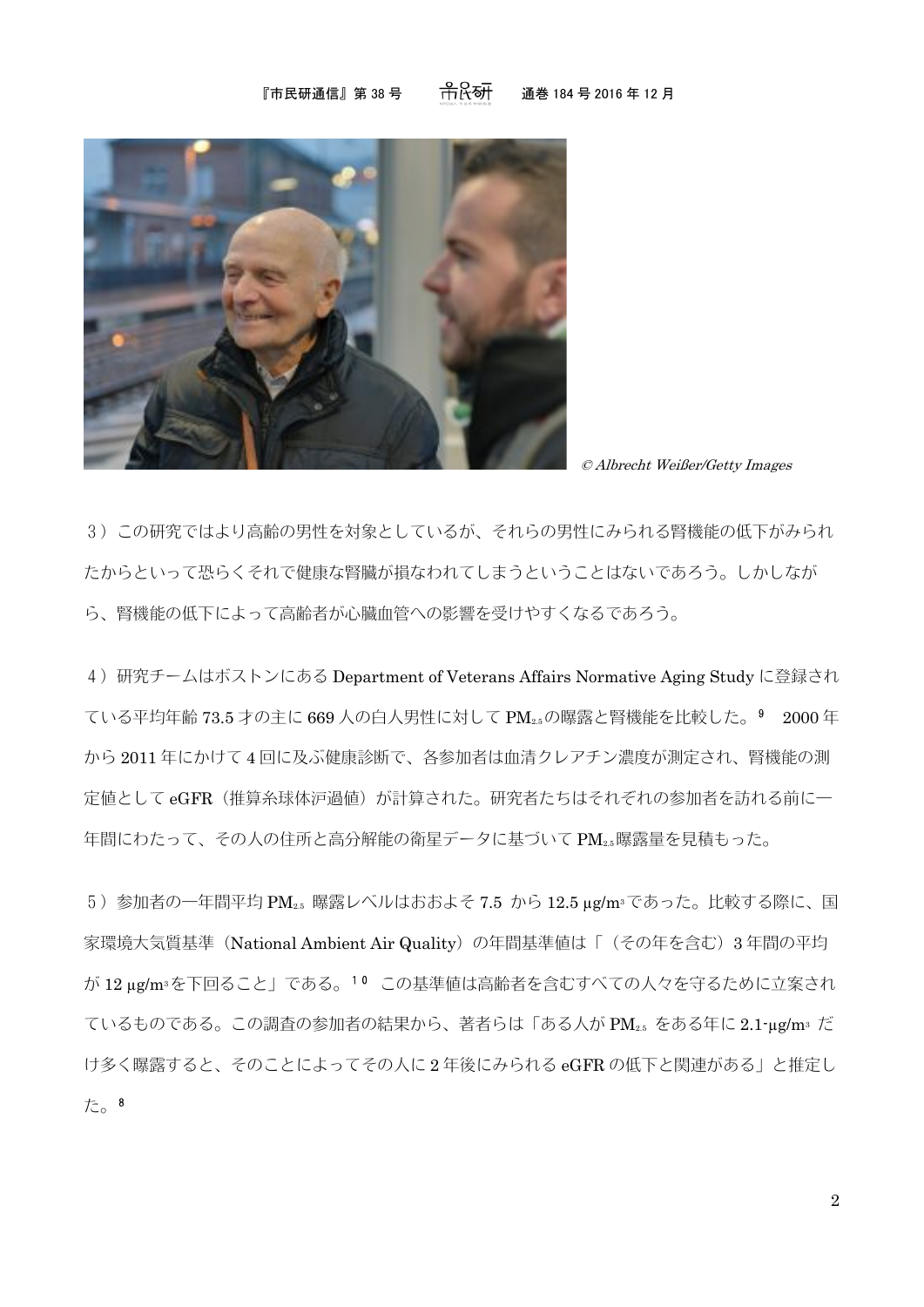### 『市民研通信』第 38 号  $\qquad$  一 一 一 一 一 一 一 一 一 通巻 184 号 2016 年 12 月

6) 医師であり、疫学者のワシントン大学教授の Joel Kaufman は腎臓が機能している限り、eGFR の 変化にどれほど臨床的な意義があるといえるのかと、疑問を唱えている。"これまでの証拠に基づいて、 これらの空気汚染レベルでは正常な腎機能を持っている人に透析を必要とすることは生じないのでは と"、彼は述べている。Kaufman はその研究に関わっていなかった。

7)他方、心臓血管疾病のリスクにどう影響するかは潜在的に重要である。ブラウン大学准教授であ

り、空気汚染と腎機能との関連を調べている 2013 年の論文11の共著者である Gregory Wellenius は次 のように述べている。"その影響は数字の上でいうと小さい。しかし個人の 2 年後と比較すると、高齢 者および潜在的に脆弱な人々にとっては些細なことではない。そして全人口に適用した時、その影響は 重大なものとなる。"

8)これらの問題はさらなる研究の余地を残している。この先、別のコホート2)で、あるいは、より大 きな曝露を経験している類似のコホートで同様のことが見出せるのかを調べてみることができるであろ う。それは、腎臓に対して臨床的にどんな影響が関連して出てくるのか調べつつ、空気汚染、腎機能お よび心臓血管疾病の間の全体の関連性を見出すことを目指すものとなろう。 "私は腎臓病と環境曝露が 全体としてどう関係しているのかを調べることは興味深いと感じています。何故なら、腎臓病は人々が 年を取るにつれて罹患率や死亡率の重要な構成要因になっているからです"と、Kaufman は述べてい る。

注

#### $1)$  PM<sub>2.5</sub>

大気中に浮遊している微小粒子物質で 2.5µm (1µm は1mm の千分の1)以下の小さな粒子のこ と。PM は particulate matter の略

2) コホート $(\text{cohort})$ 共通した因子を持ち、観察対象となる集団のこと。